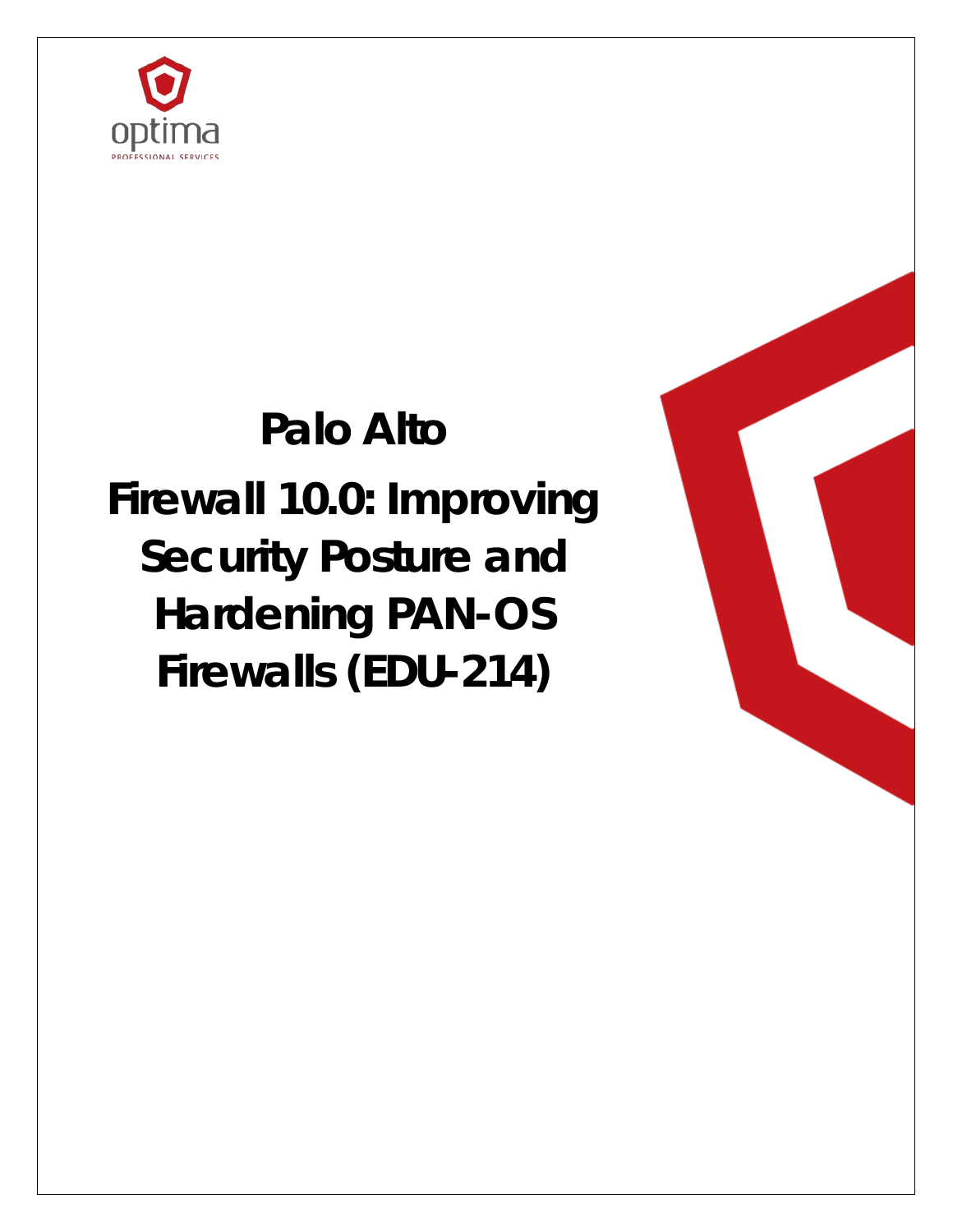

# **Course Specifics**

## **Intended audience:**

Security Engineers, Security Administrators, Security Operations Specialists, Security Analysts, and Support Staff.

| Format                    | <b>Duration</b> | <b>Prerequisites</b>                                     |
|---------------------------|-----------------|----------------------------------------------------------|
| Lecture and hands-on labs | 3 Days          | Students must have completed the "Firewall Essentials:   |
|                           |                 | Configuration and Management" course. Students also      |
|                           |                 | should be familiar with basic security concepts.         |
|                           |                 | Experience with other security technologies (IPS, proxy, |
|                           |                 | and content filtering) is an advantage.                  |

#### **Overview:**

The Palo Alto Networks Firewall 10.0: Improving Security Posture and Hardening PAN-OS (EDU-214) course is three days of instructor-led training that will help you:

- Determine the efficacy of your current security policies
- Develop workflows for managing your security posture
- Identify rule usage across security policy sets
- Modify your existing policy set to implement security best practices
- Use the interactive web interface and firewall reports to monitor network traffic
- Use tools such as the BPA tool to further understand your environment